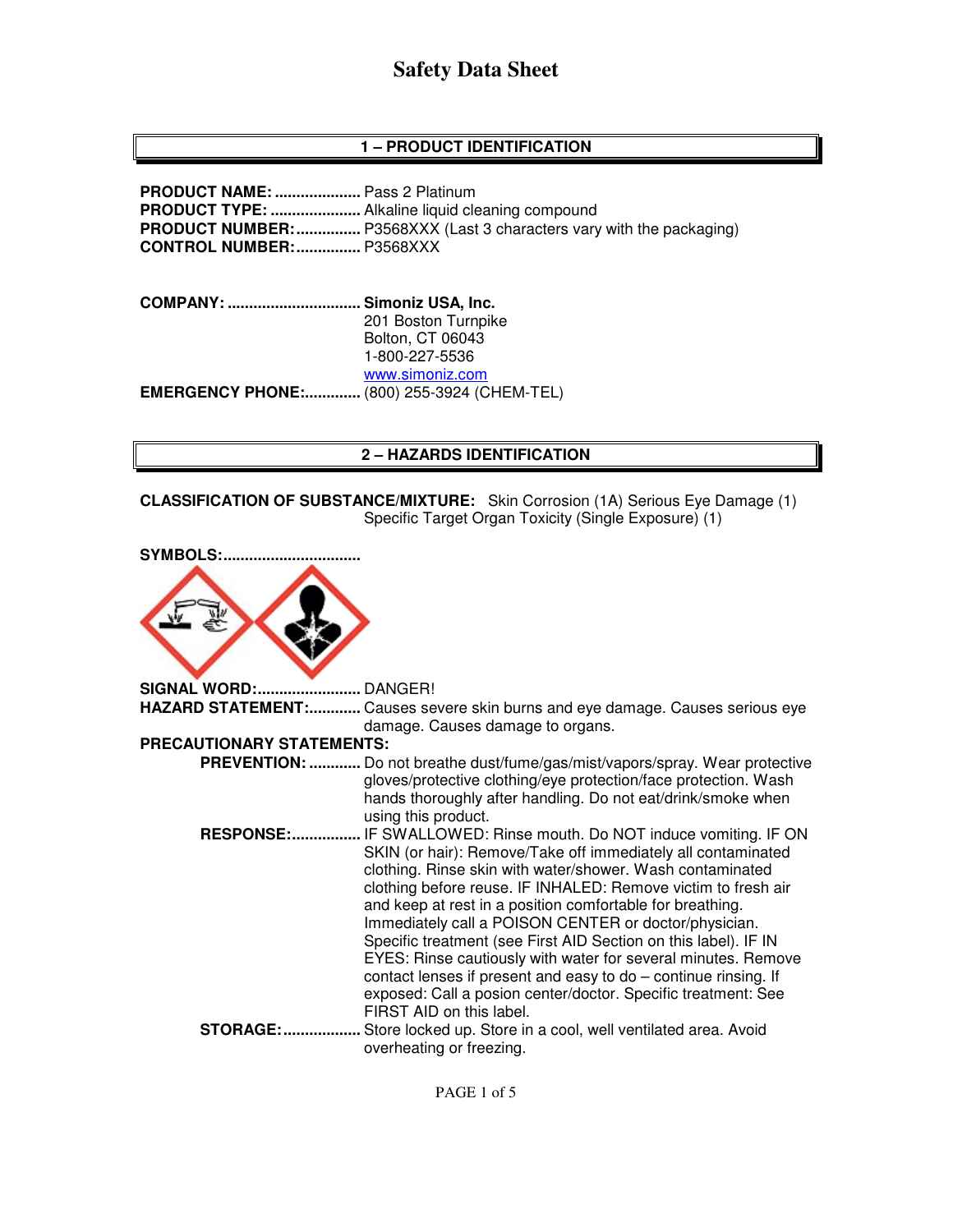**DISPOSAL: .................** Dispose of container and contents in accordance with local regulations.

#### **3 – COMPOSITION / INFORMATION ON INGREDIENTS**

Water 7732-18-5 Potassium Hydroxide Ethoxylated Alcohol 68439-46-3 Tetrasodium EDTA 64-02-8 Alkyl Polyglycoside 110615-47-9

#### **INGREDIENT C.A.S. NUMBER**

Percentages of ingredients are being withheld as trade secret information. This information will be disclosed as necessary to authorized individuals.

### **4 – FIRST-AID MEASURES**

|                        | <b>BREATHING (INHALATION):</b> If victim shows signs of discomfort or irritation, remove to fresh<br>air. If symptoms persist, get immediate medical attention.                                                                             |
|------------------------|---------------------------------------------------------------------------------------------------------------------------------------------------------------------------------------------------------------------------------------------|
|                        | SWALLOWING (INGESTION): . DO NOT INDUCE VOMITING! Drink a large quantity of water or<br>milk. Do not attempt to give liquids to an unconscious person.<br>Get immediate medical attention!                                                  |
| $EYES:$                | Flush eyes with a large quantity of fresh water for at least 15<br>minutes. Apply ice compresses and GET IMMEDIATE<br>EMERGENCY MEDICAL ATTENTION by an eye specialist. It<br>may be necessary to take victim to a hospital emergency room. |
| <b>SKIN (DERMAL): </b> | Flush from skin and clothing with large amounts of fresh water. If<br>irritation persists, consult physician. Wash contaminated clothing<br>before wearing.                                                                                 |

#### **5 – FIRE-FIGHTING MEASURES**

**FLASHPOINT: ...........................** This product is non-flammable. **EXTINGUISHING MEDIA:.........** This product is non-flammable. Use extinguishing media suitable for materials already burning. **SPECIAL FIRE FIGHTING PROCEDURES: ............** Firefighters working in areas where this product is present should be equipped with an approved, fully enclosed SCBA. **UNUSUAL FIRE AND EXPLOSION HAZARDS: ......** None known.

#### **6 – ACCIDENTAL RELEASE MEASURES**

**SPILL PROCEDURES: .............** Dike to prevent spillage into streams or sewer systems. Consult local, state and federal authorities. **WASTE DISPOSAL: .................** As recommended by local, state and federal authorities.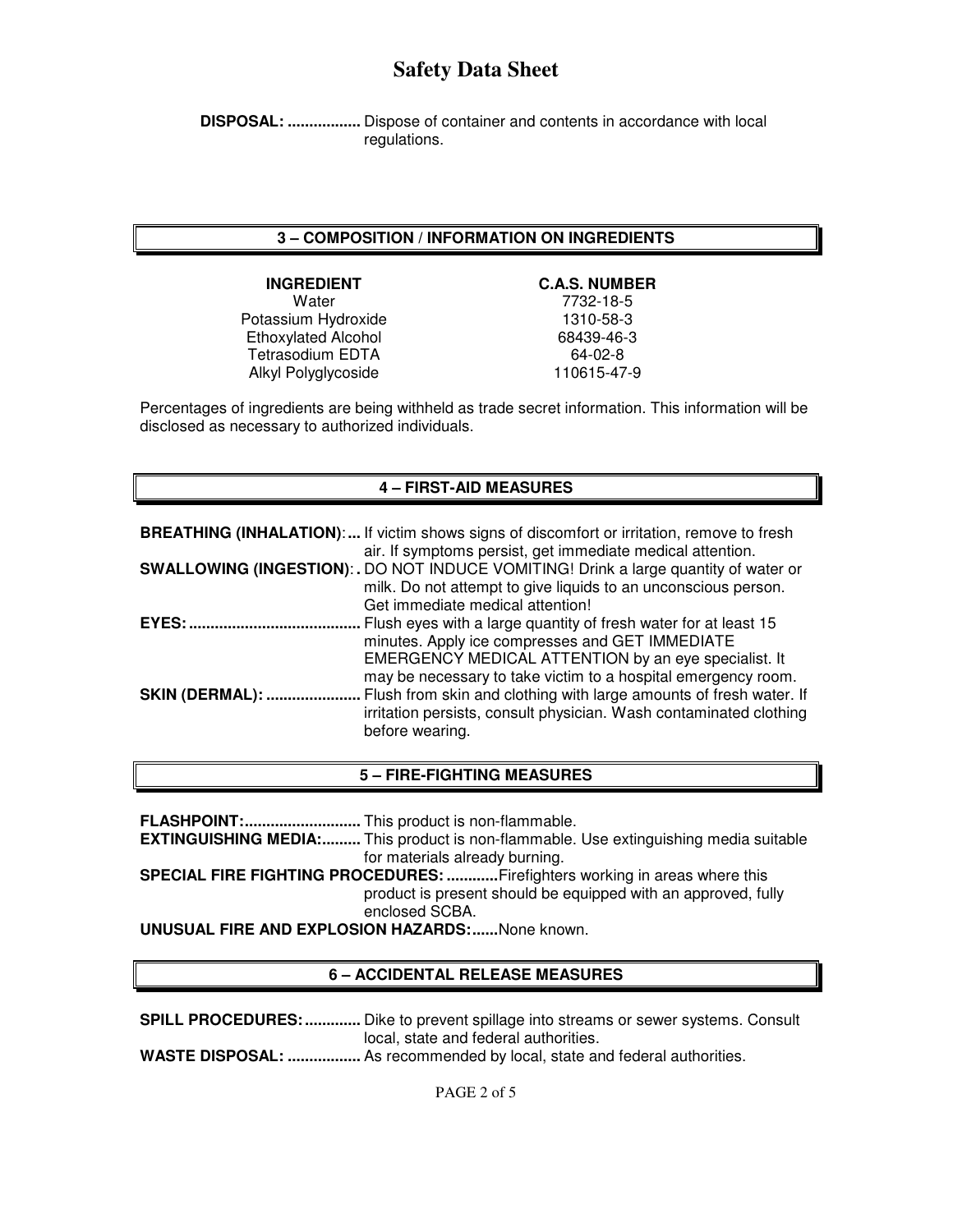#### **7 – HANDLING and STORAGE**

| STORAGE:         | . Store in a cool, well ventilated area. Avoid overheating or                                                                                                                                                                                                            |
|------------------|--------------------------------------------------------------------------------------------------------------------------------------------------------------------------------------------------------------------------------------------------------------------------|
|                  | freezing.                                                                                                                                                                                                                                                                |
| <b>HANDLING:</b> | Under normal use according to label instructions, special<br>protection should not be necessary. Wear eye protection if<br>product is likely to splash. Do not place this product in an<br>unmarked container! Keep away from children! Spilled material is<br>slippery. |

#### **8 – EXPOSURE CONTROLS / PERSONAL PROTECTION**

| <b>RESPIRATORY PROTECTION:</b> Not usually needed in well-ventilated areas. If needed, use a<br>NIOSH approved respirator.                                                                                                                                                                     |
|------------------------------------------------------------------------------------------------------------------------------------------------------------------------------------------------------------------------------------------------------------------------------------------------|
| <b>PROTECTIVE CLOTHING:</b> Nitrile or PVC gloves, and chemical splash goggles. Wear<br>protective outerwear and boots when product is likely to splash.                                                                                                                                       |
| ADDITIONAL MEASURES:  Under normal use according to label instructions, special<br>protection should not be necessary. Wear eye protection if<br>product is likely to splash. Do not place this product in an<br>unmarked container! Keep away from children! Spilled material is<br>slippery. |

| <b>INGREDIENT</b>          | <b>C.A.S. NUMBER</b> | <b>PEL</b>            |
|----------------------------|----------------------|-----------------------|
| Water                      | 7732-18-5            | No limits established |
| Potassium Hydroxide        | 1310-58-3            | 2 mg/m3 ceiling       |
| <b>Ethoxylated Alcohol</b> | 68439-46-3           | No limits established |
| <b>Tetrasodium EDTA</b>    | $64-02-8$            | No limits established |
| Alkyl Polyglycoside        | 110615-47-9          | No limits established |

#### **9 – PHYSICAL / CHEMICAL PROPERITES**

PAGE 3 of 5 **APPEARANCE & ODOR: .........** Blue transparent liquid, no significant odor. **ODOR THRESHOLD: ...............** N/A **pH: .............................................** 14.0 **MELTING POINT: .....................** 210 degrees F. **FREEZING POINT: ...................** N/A **BOILING POINT:.......................** 210 degrees F. **BOILING POINT RANGE:......... N/A FLASHPOINT: ...........................** This product is non-flammable. **EVAPORATION RATE:.............. N/A FLAMMABILITY (solid/gas):....** N/A **EXPLOSION LIMITS: ................** N/A **VAPOR PRESSURE: ................** N/A **SPECIFIC GRAVITY: ................** 1.1 **SOLUBILITY IN WATER: .........** Completely soluble.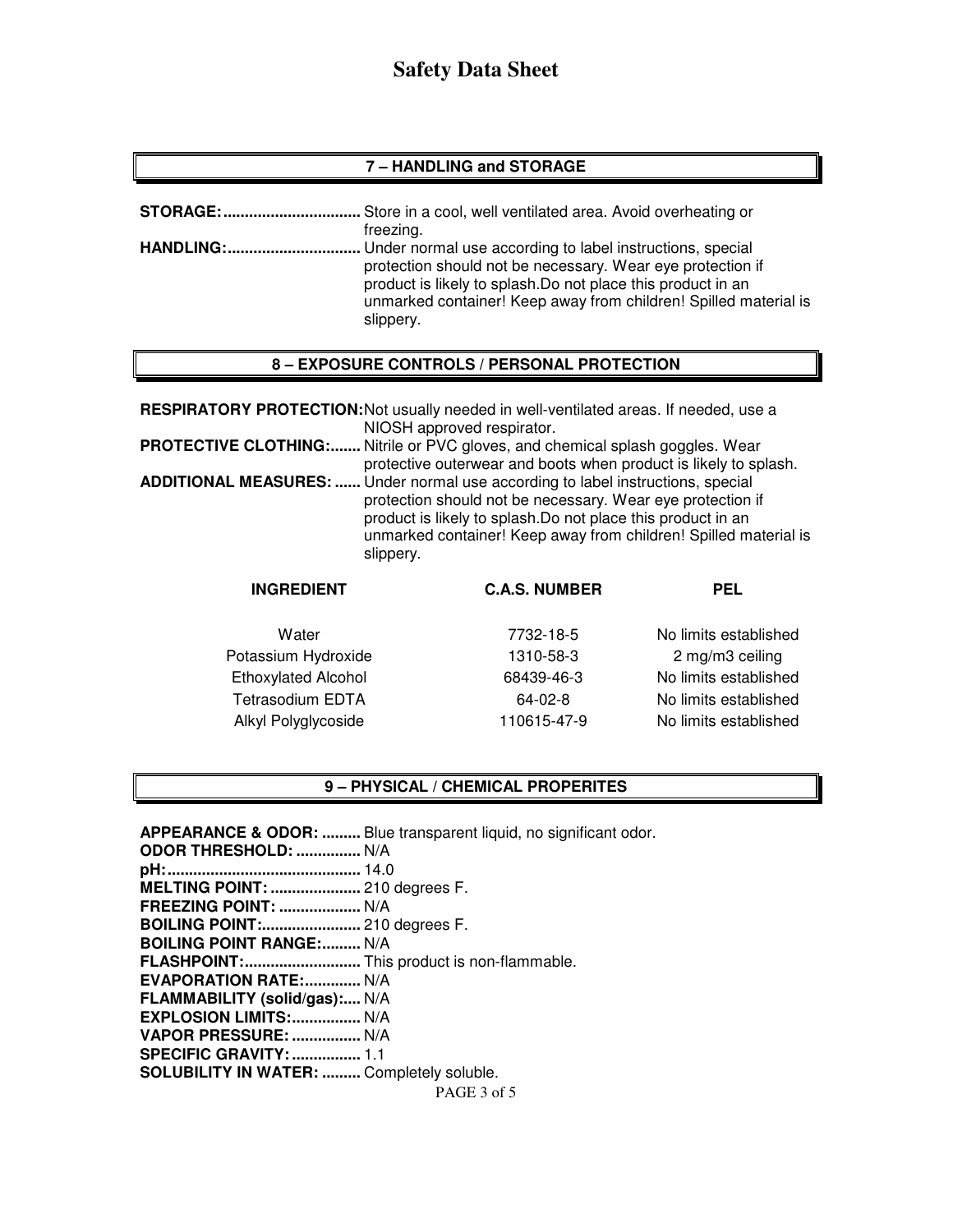**PARTITION COEFFICIENT: .....** N/A **AUTO-IGNITION TEMPERATURE: ..........................** N/A **DECOMPOSITION TEMPERATURE: ......................** N/A **VISCOSITY: ..............................** Water thin

#### **10 – STABILITY and REACTIVITY**

**STABILITY: ...............................** Stable under normal conditions. **HAZARDOUS DECOMP.: .........** This product not known to polymerize. **INCOMPATIBILITY: ..................** Do not mix with acids or other detergents.

#### **11 – TOXICOLOGICAL INFORMATION**

**ROUTE(S) OF ENTRY: .............** Inhalation, skin absorption, or ingestion. **LISTED CARCINOGEN: ...........** None over 0.1%. **MEDICAL CONDITION AGGRAVATED: ..................** May aggravate pre-existing dermatitis. **INHALATION: ............................** Not likely to be inhaled in hazardous amounts. Avoid exposure to mists or vapors. Maintain adequate ventilation in the work area. **INGESTION: ..............................** This material can cause burns and serious damage to any exposed body parts. **EYES: ........................................** Undiluted product will cause burns or eye irritation, or possibly blindness. **SKIN (DERMAL): ......................** This product may cause burns or irritation if not removed from the skin. **ACUTE TOXICITY\* (ORAL):…… .............................** >2000 mg/kg **ACUTE TOXICITY\* (DERMAL):.. .............................** >2000 mg/kg **ACUTE TOXCITY\* (INHALATION): ..........................** >20,000 ppm V (Gas), >20 mg/l (Vapor), >5 mg/l (Dust)

**\***Determined using the additivity formula for mixtures (GHS Purple Book, 3.1.3.6)

**12 – ECOLOGICAL INFORMATION** 

#### **ENVIRONMENTAL FATE AND DISTRIBUTION:** N/A

#### **13 –DISPOSAL CONSIDERATIONS**

**WASTE DISPOSAL: .................** As recommended by local, state and federal authorities.

#### **14 – TRANSPORTATION INFORMATION**

**PROPER SHIPPING NAME:.....** Potassium Hydroxide, Solution **HAZARD CLASS: ......................** 8 **UN/NA NUMBER: .....................** UN 1814 **PACKAGING GROUP :.............. | |**